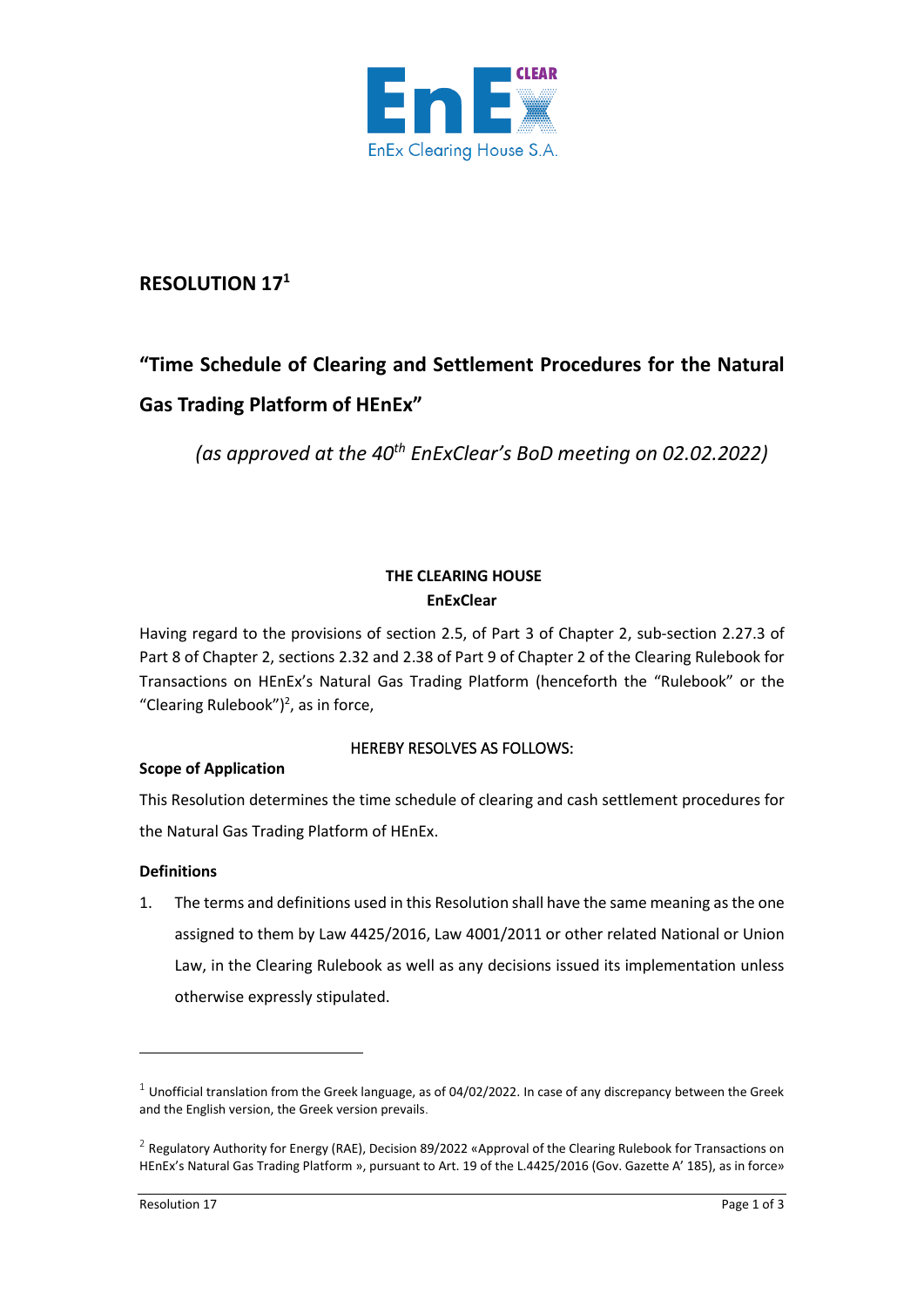

2. In every case, the provisions of this Resolution are interpreted in accordance with the rules and principles provisioned in the Scope of Application of the Clearing Rulebook.

#### **Article 1. Time Schedule of Clearing & Settlement Procedures**

The time periods for the implementation of the clearing and cash settlement procedures are described in the following table:

|                                                                                     | <b>Schedule (EET)</b>          |
|-------------------------------------------------------------------------------------|--------------------------------|
| <b>Clearing Procedures</b>                                                          | within T working Day of the    |
|                                                                                     | <b>Clearing Days' Calendar</b> |
| Opening of Clearing Account and Creation of Structure by EnExClear in the           | 9:00 to 15:00                  |
| <b>Clearing System</b>                                                              |                                |
| Notification to the Trading System with the Clearing Accounts' Structure            | 15:30 to 16:00                 |
| Submission of Letters of Guarantee in order to cover margin requirements and        | 10:00 to 17:00                 |
| increase the credit limit                                                           |                                |
| Application for earlier Return of Letters of Guarantee                              | 9:00 to 16:00                  |
| Return of Letters of Guarantee by EnExClear                                         | 10:00 to 17:00                 |
| Application for Cash deposit to increase the credit limit                           | 9:00 to 17:00                  |
| (according to TARGET2 availability)                                                 |                                |
| Application for the Return of Collaterals in the form of cash                       | 9:00 to 15:00                  |
| Credit Limits Modification by the Clearing Members                                  | on an ongoing basis            |
| Payment by the Clearing Member of the required amounts for the cash                 |                                |
| settlement and as well as for any taxes, charges and other fees in favour of        | up to 9:30                     |
| EnExClear, HEnEx or other third parties                                             |                                |
| Payment by the Clearing Member of the required amount, due to readjustment          | up to 11:00                    |
| of its share account in the Default Fund                                            |                                |
| Finalisation of transactions for clearing which have been notified by HEnEx to      |                                |
| EnExClear from 15:00 of the previous clearing day, to 15:00 of the current clearing | 15:15                          |
| day                                                                                 |                                |
| Calculation of cash obligations and claims<br>$\bullet$                             |                                |
| Valuation of collaterals                                                            | 15:15 to 15:30                 |
| Calculation and coverage of Margin Requirements                                     |                                |
| Calculation of the new Credit Limits and notifying the Trading System               |                                |
| Export files and reports including the results of clearing procedures               | from 15:30                     |

The time schedule of clearing and settlement procedures may by modified by EnExClear, as the case may be, in cases of delays or malfunctions in the systems used for Clearing or some